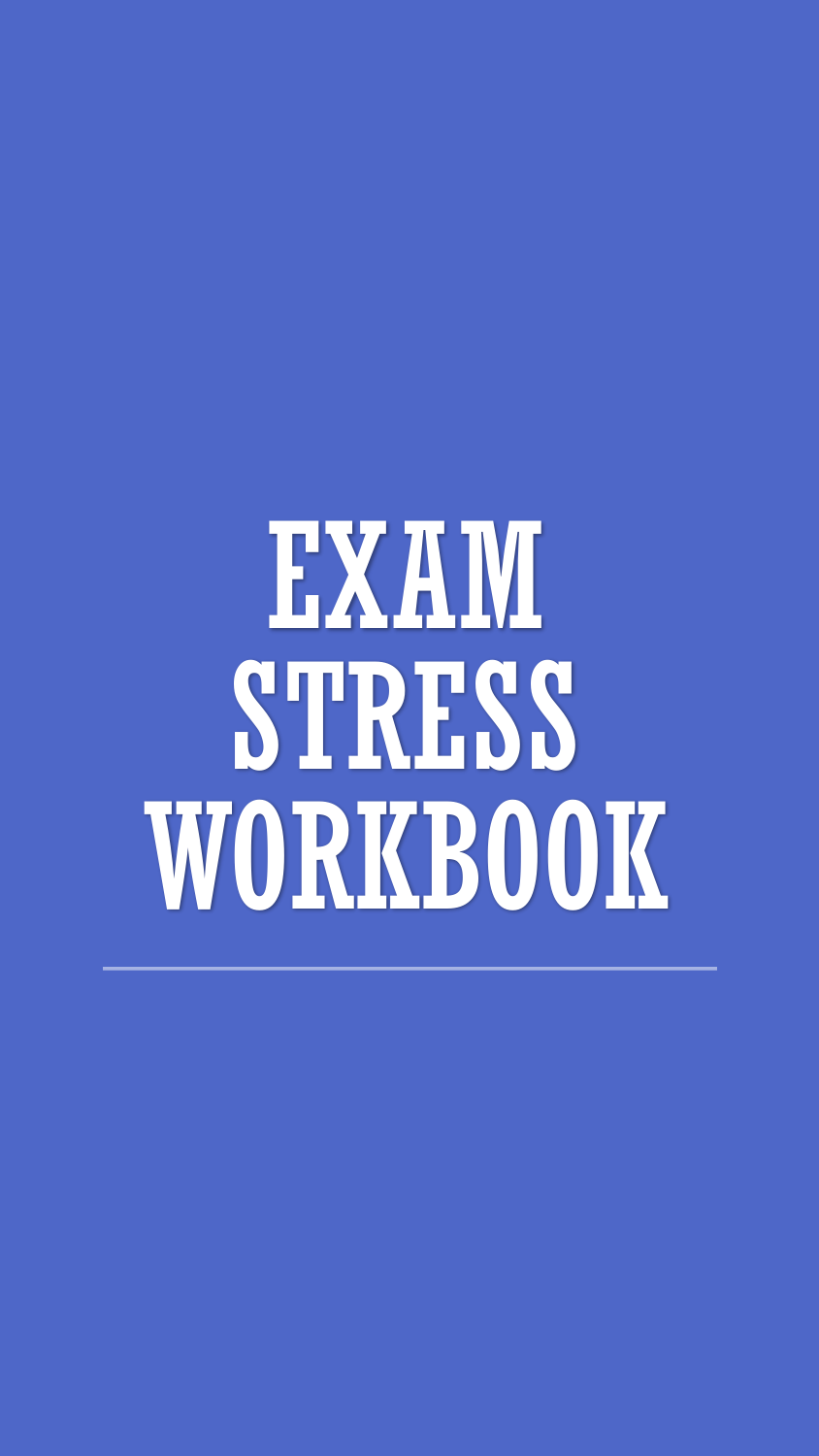# EXAM STRESS

Remember, it is normal to worry before an exam – the challenge is how to manage the worry so that it works for you rather than against you!

96% of people experience anxiety in their lives

Anxiety can be a MOTIVATOR to help you revise **BUT** Sometimes it can negatively affect your performance and grades

Things that are going well with your revision…

One thing you're finding difficult…

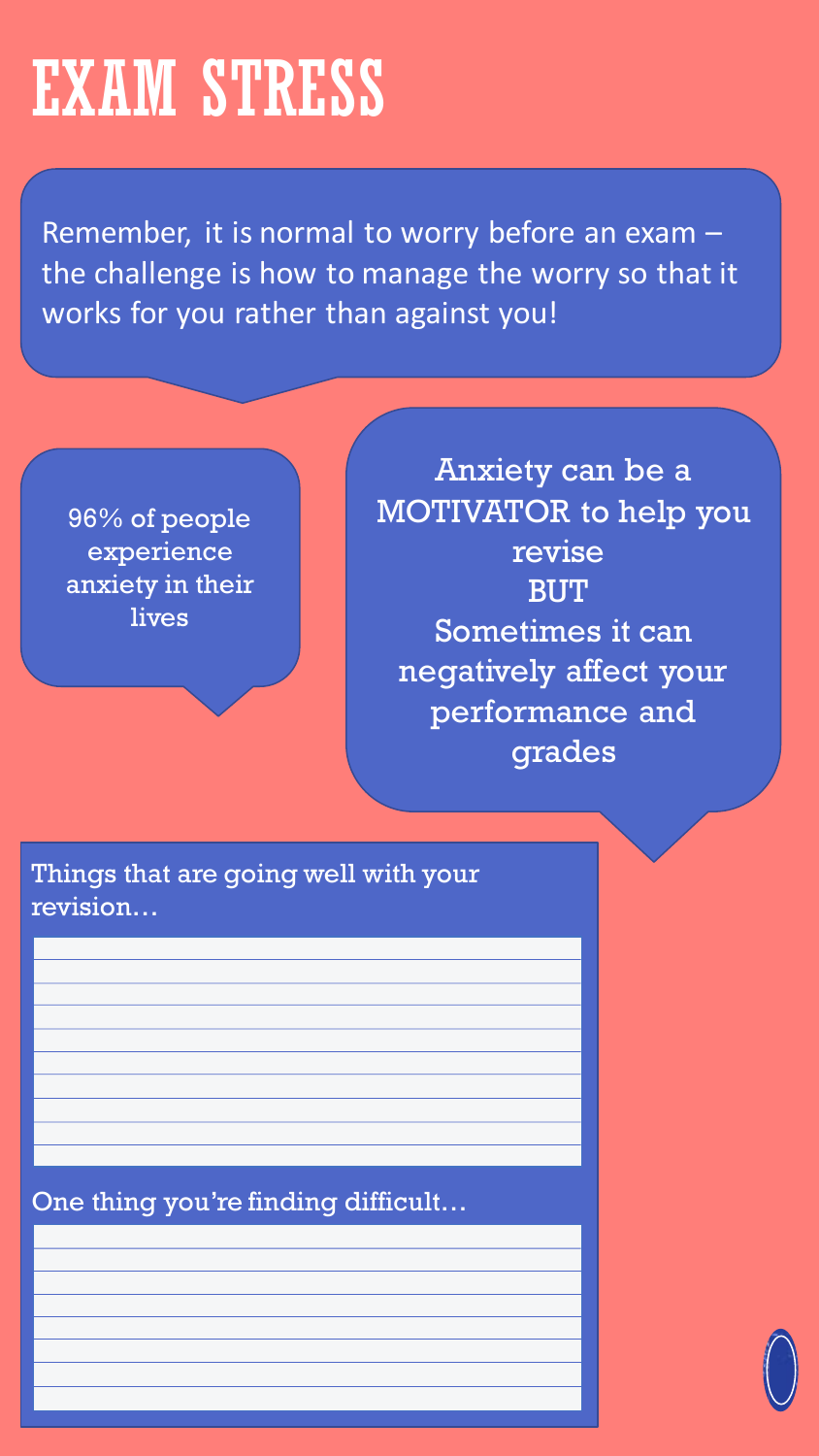# ANXIETY

- ☛A normal emotion that can be used to enhance performance
- ☛Becomes a problem when it is more severe and frequent and interferes with everyday life, it can affect social life, academic performance and mood
- ☛No one factor is responsible for the development of anxiety, rather it is a combination of things including: genes, adverse life events, learning by example, learning from others reactions and coping experiences

# THREE CHARACTERISTICS

#### Physical sensations in the body

- ☛ Associated with adrenaline – preparing the body for action
- ☛ E.g. Sweating, increase in heart rate, trembling (and many others)

Anxious thoughts ☛ Overestimate "danger" → Underestimat e ability to cope ☛ "Worry" e.g. school, health, personal harm, friendships

Anxious behaviour ☛ Behaviour aimed at helping you anticipate and/or avoid future danger

- ☛ E.g. Looking out for danger (hypervigila -nce)
- ☛ Avoiding worry situations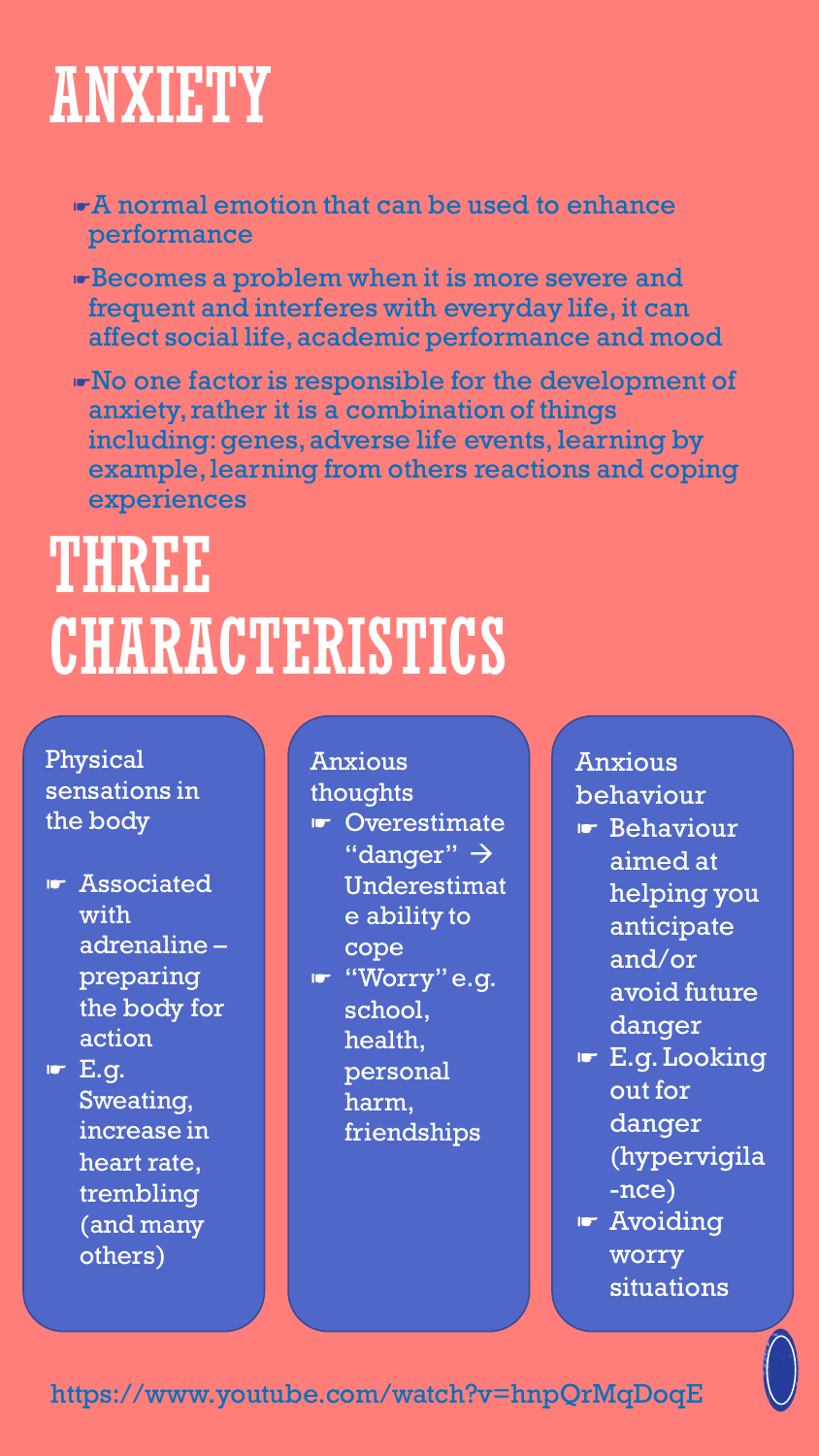# THE STUDY TRAP

#### **THOUGHTS**

Over-estimation of danger I'm going to fail, My life will be ruined, My parents will disown me, I'll have wasted millions Underestimation of ability to cope I'm useless, I can't do it

**LONG TERM** Sense of danger grows Inability to cope confirmed Increased fear Increased use of avoidance/comfortseeking behaviours

**Short term**  Relief Fear reduced **FEELINGS** Fear stressed

Reptilian brain activated

#### **BEHAVIOUR**

Avoid work Use comfort-seeking behaviours \*

(e.g. work all the time, focus on something manageable rather than what needs to be done – highlighting syndrome)

> \*comfort seeking behaviours are those that reduce emotional distress rather than avoiding danger

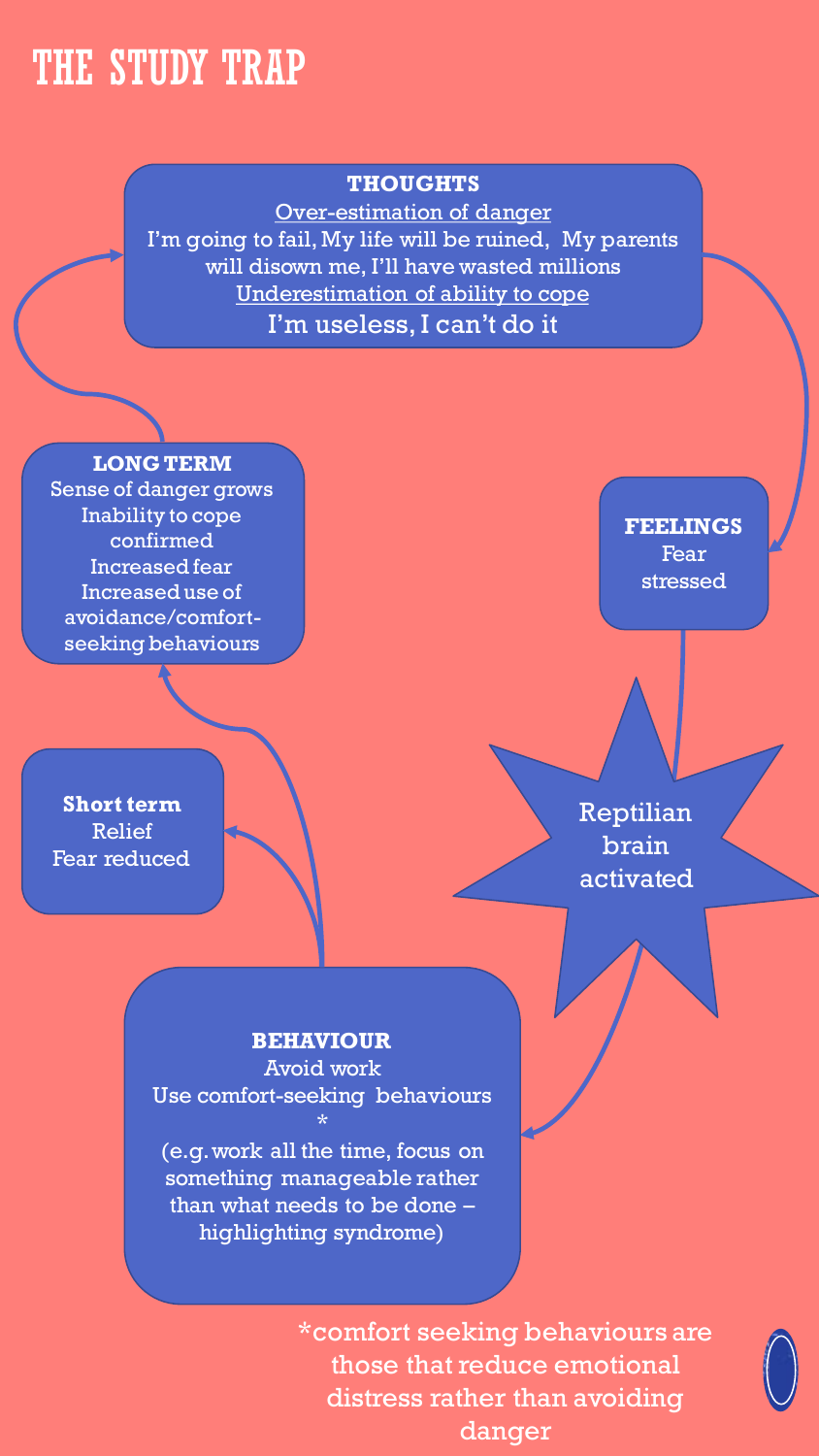# THE STUDY TRAP – EXPLAINED

☛In the study trap, we experience lots of worrying thoughts. These thoughts are the result of over-estimations of danger and underestimations of our ability to cope. These thoughts can be fueled by a sense of pressure, either from ourselves or from those around us.

> ☛These thoughts lead to feelings of stress, worry, and sometimes panic. These thoughts and feelings activate the threat system in our brains, which is located in the reptilian part of our brains (amygdala). The reptilian brain is an old part of the brain that is designed to protect ourselves from threat in the quickest way possible.

☛This leads to behaviours such as avoidance and comfortseeking behaviours. Both behaviours are attempts at the reptilian brain level to reduce the emotional distress and this usually works in the short term. For example, forgetting about work and doing something else, such as playing a video-game can make us feel better in the short term. Equally, engaging in a comfort-seeking behaviour can make us feel better in the short term.

> ☛Comfort seeking behaviours are those that make us feel better but are not rationally sound strategies that will improve our ability to work or take our exams. Examples of these are writing perfectly neat revision notes, highlighting for hours without really concentrating on what we're doing, working all night etc etc.

☛In the short term we feel better and less stressed. However, in the longer term we are not productive and we get no closer to our aim of successful study, so we fuel the cycle further.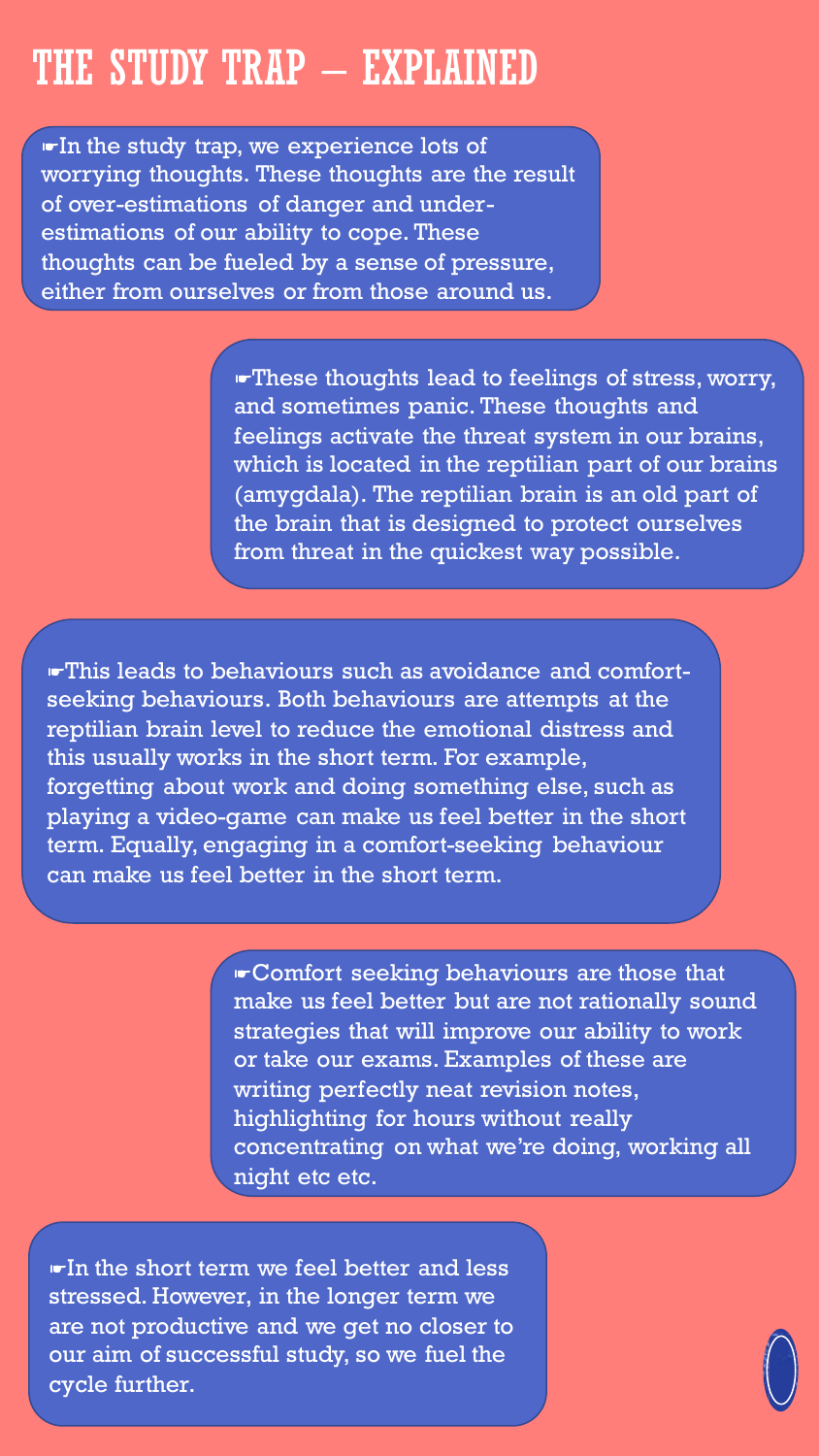# WHAT STRATEGIES DO YOU FIND HELPFUL?

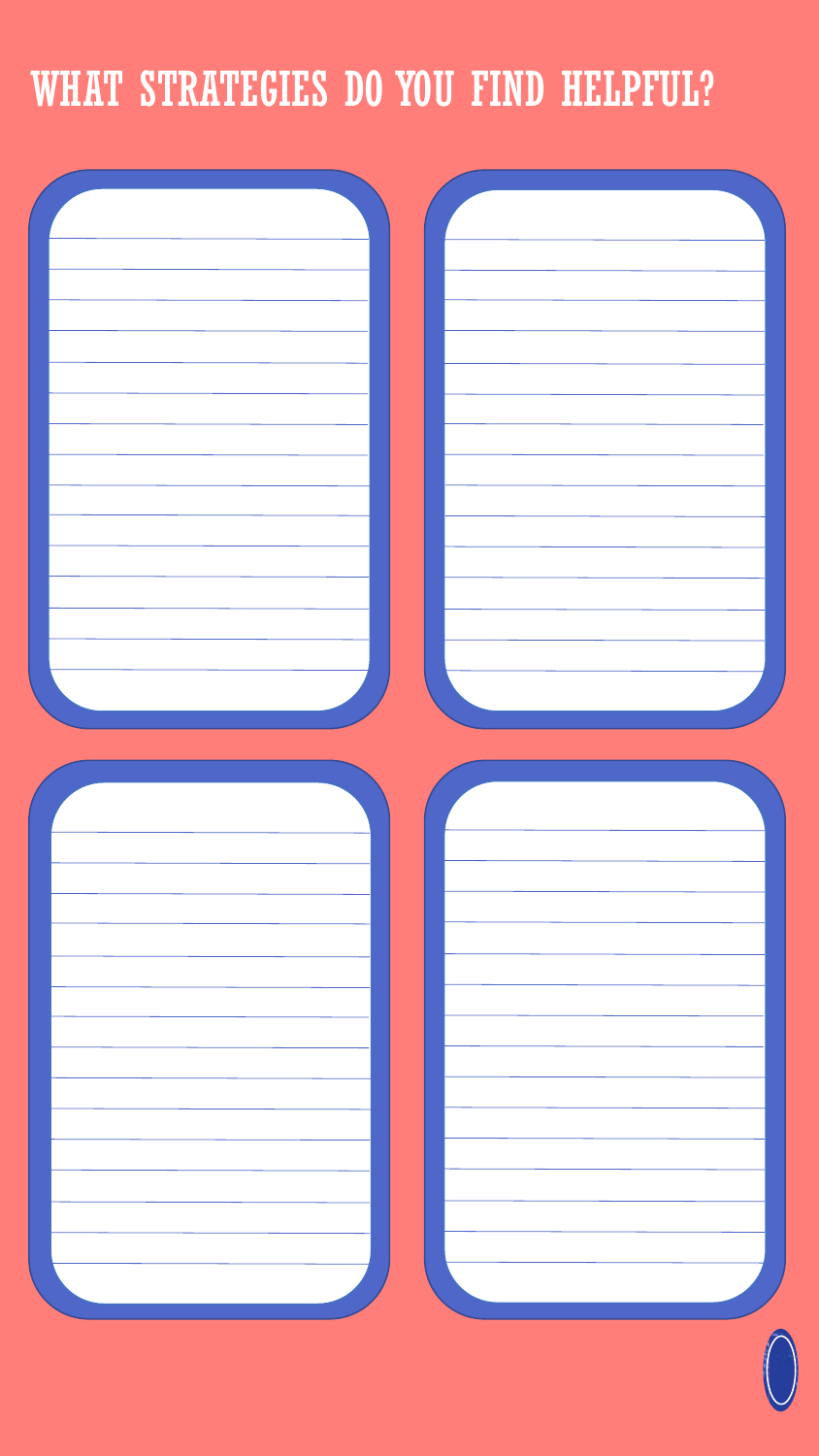## WHAT WE CAN DO TO MANAGE OUR ANXIETY

Try challenging some of our negative thoughts...

#### **Situation: Sitting an Exam**

### WORST CASE SCENARIO:

I won't know any of the questions, I will panic, I will fail the exam, I won't be able to get a college place or a good job



#### SOMEWHERE IN THE MIDDLE:

I might not know all the answers, but I have revised, all I can do is do my best, and if I do badly its not the end of the world, it is not the only exam I'm sitting

### BEST CASE SCENARIO:

I will get every question right, it will be a breeze, I will get offered scholarships, and the examinators will give me a round of applause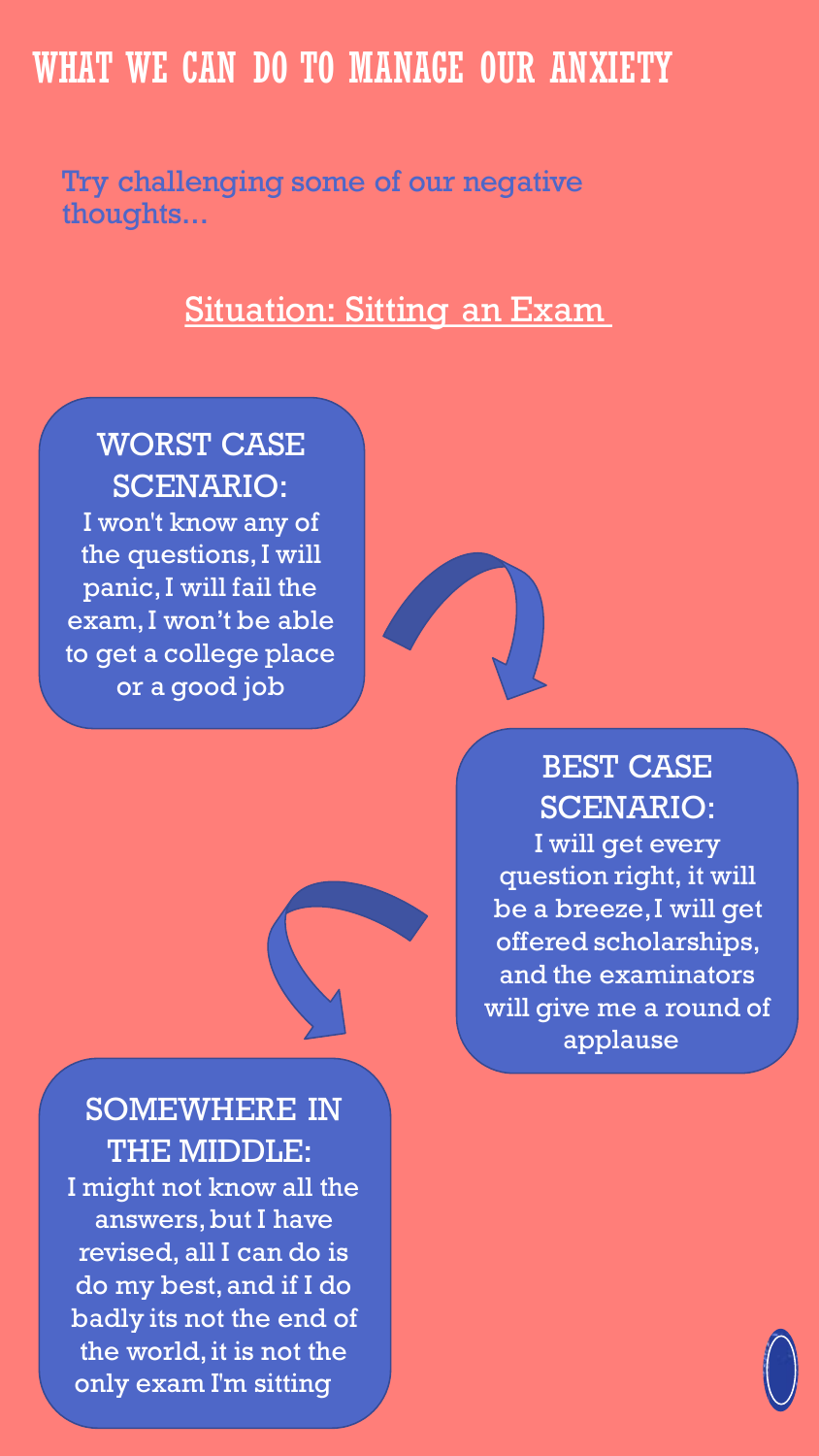# SITUATION: THINK LIKE A JUDGE

Thought on trial: "I will never be able to revise effectively"

#### Evidence for this thought:

- I have so many subjects
- I don't have an effective revisions timetable
- I find the subjects hard
- I don't know how to revise

Rate truth of statement  $(0-100\%)$ 

70%

#### Evidence thought might not be 100% true:

- **•** The school give a good amount of time to revise
- I can get support from the school and during lessons if I don't understand something
- I can get support from the school to create a revision timetable
- I can break things down into smaller chunks
- **E** I can make it fun and study with friends

#### Closing summary:

Although I might not know the subjects well, with the help of the school I can create a revision timetable that I can work from, in small chunks to further study these areas. I can make the study fun with support from my friends, and continue to review with my teachers

Review truth of statement: 30%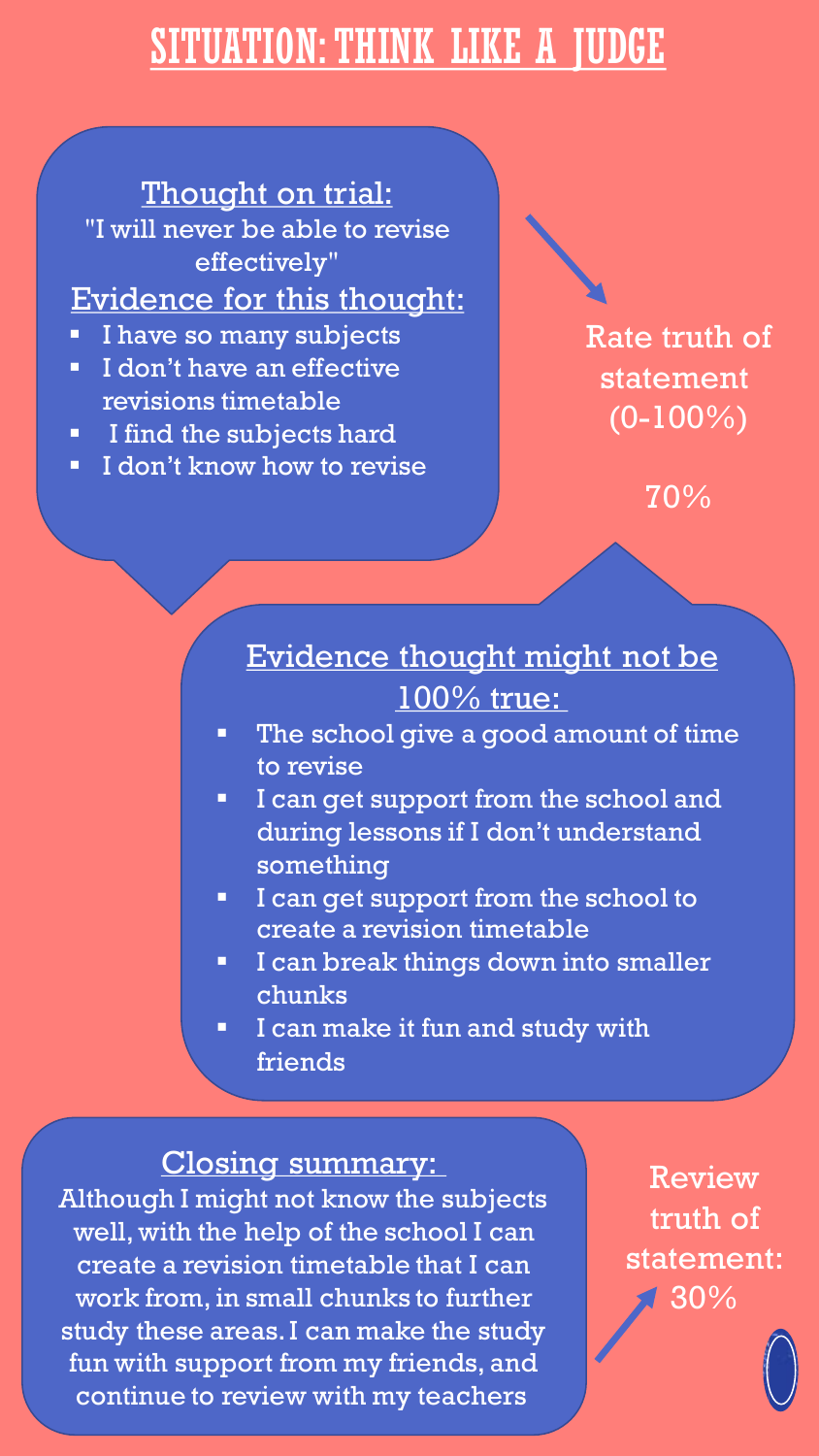## STRATEGIES: CHOOSE WHICH ONES YOU FIND HELPFUL

#### Studying

#### PLAN

People who are better at solving complex tasks, tend to spend much more time planning, than people who rush in. Remember, it's the rational brain that does the planning, so what's going on is that people are giving themselves the time and the space to use their rational brains....

#### PRIORITISE

#### **What is MOST important?**

There's no point investing loads of time on something that is not worth many marks, or won't make much difference to the overall whole. Need to know what are the most important bits of something before we start.

#### **What needs to be done FIRST?**

Often there is a natural order to things and there is no point in starting work on something that will then have to be undone before something else can be done. For example we don't put the windows into a house until the end, otherwise we'll probably break them.

#### BREAK THINGS DOWN

- **Breaking tasks down into** smaller and smaller aspects is a really important part of planning. This is where we are using our rational brains. It is important that this is a quick process, that we don't spend too long on it.
- Can be helpful to do this with a pen and paper to encourage the speed and rough nature of this process. Encourage mess – using a computer, for example, can lead to it becoming a timeconsuming exercise which becomes pretend work – we feel better for doing it but it doesn't get us anywhere, STUDY TRAP.

#### **Where is EASIEST to start?**

One of the things that invites an overwhelmed feeling and a slip into the study trap is the sense of not having got going. Sometimes beginning with easy things can reduce these feelings and once we're going we can move forward. At other times people like to start with the hardest tasks so that they know it is a downward slope from here.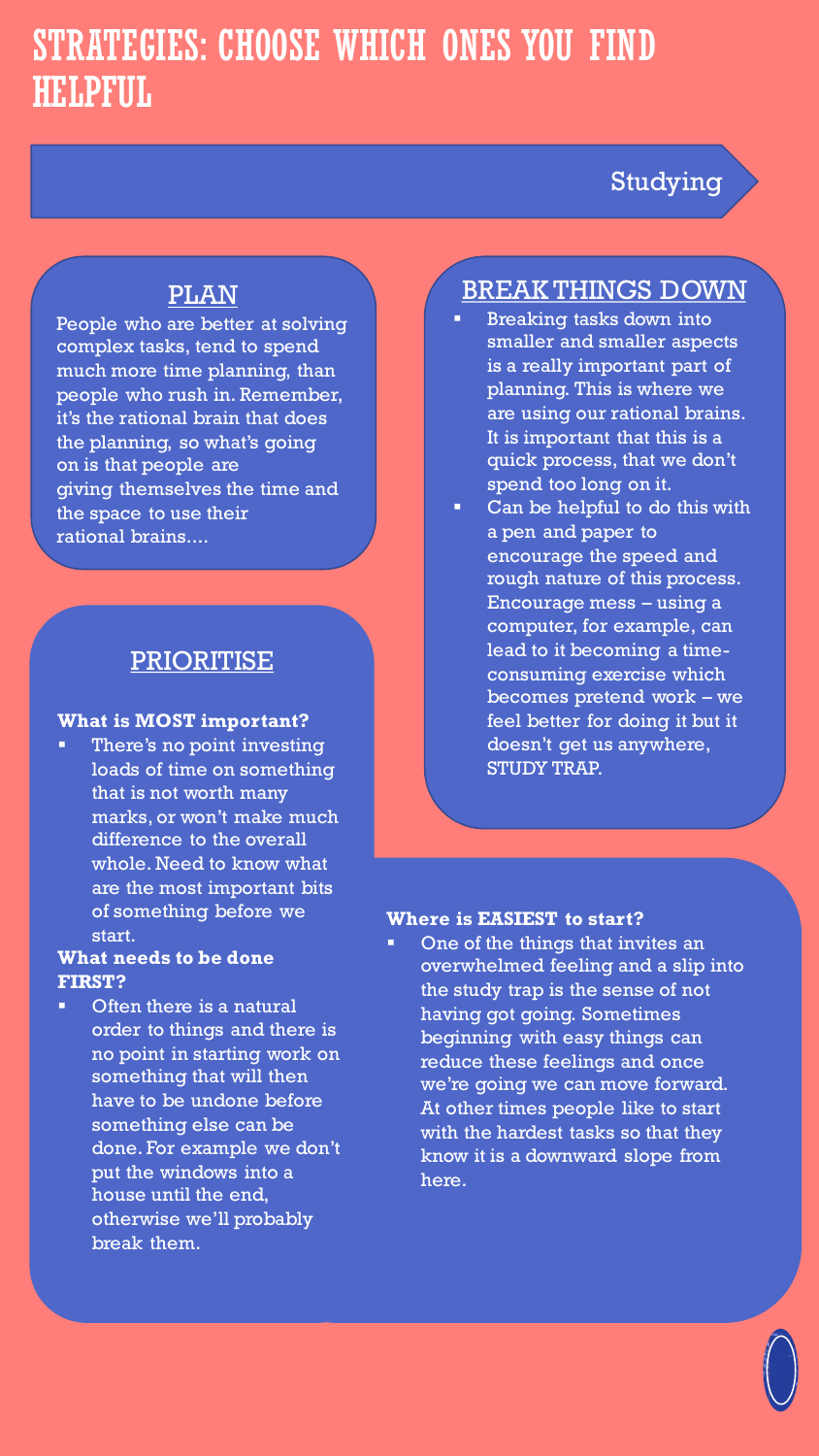#### MANAGE YOUR TIME

How long can you concentrate for? 20-30mins on average

- Short breaks
- Split day into study time and breaks

E.g. Have hour long work slots, work in small breaks

■ Stick to the timetable!

Have the most intensive work when you're most productive

Are you a morning or evening person?

Allocate rough tasks for particular periods of time – can be really helpful

- "I have one hour left of today; I'm going to focus on..."
- To-do lists!!

#### MAX OUR THINKING

Reduce cognitive burden

- Write stuff down don't try and remember more brain capacity for the difficult stuff Reduce distractions
- Twitter, facebook, tiktok, instagram etc. Are all things likely to make it harder to work
- Put phone in a different room/use different logins for play and work

Reduce multi-tasking

Schedule when you are focusing on different things

- **•** Doing two things at once means neither has your full attention
- **EXECOMPLE COMPLER** COMPORE THE RESERVIES **COMPLER** COMPONENT COMPONENT COMPONENT COMPONENT COMPONENT COMPONENT COMPONENT COMPONENT COMPONENT COMPONENT COMPONENT COMPONENT COMPONENT COMPONENT COMPONENT COMPONENT COMPONENT out them out of our minds and move on to the next one

#### MANAGE MIND BLOCKS

- Start somewhere else
- Leave it and come back to it
- Take a short break
- Write anything
- Write a list of options, exhaustive and silly rather than just the best
- Find an example
- Ask somebody else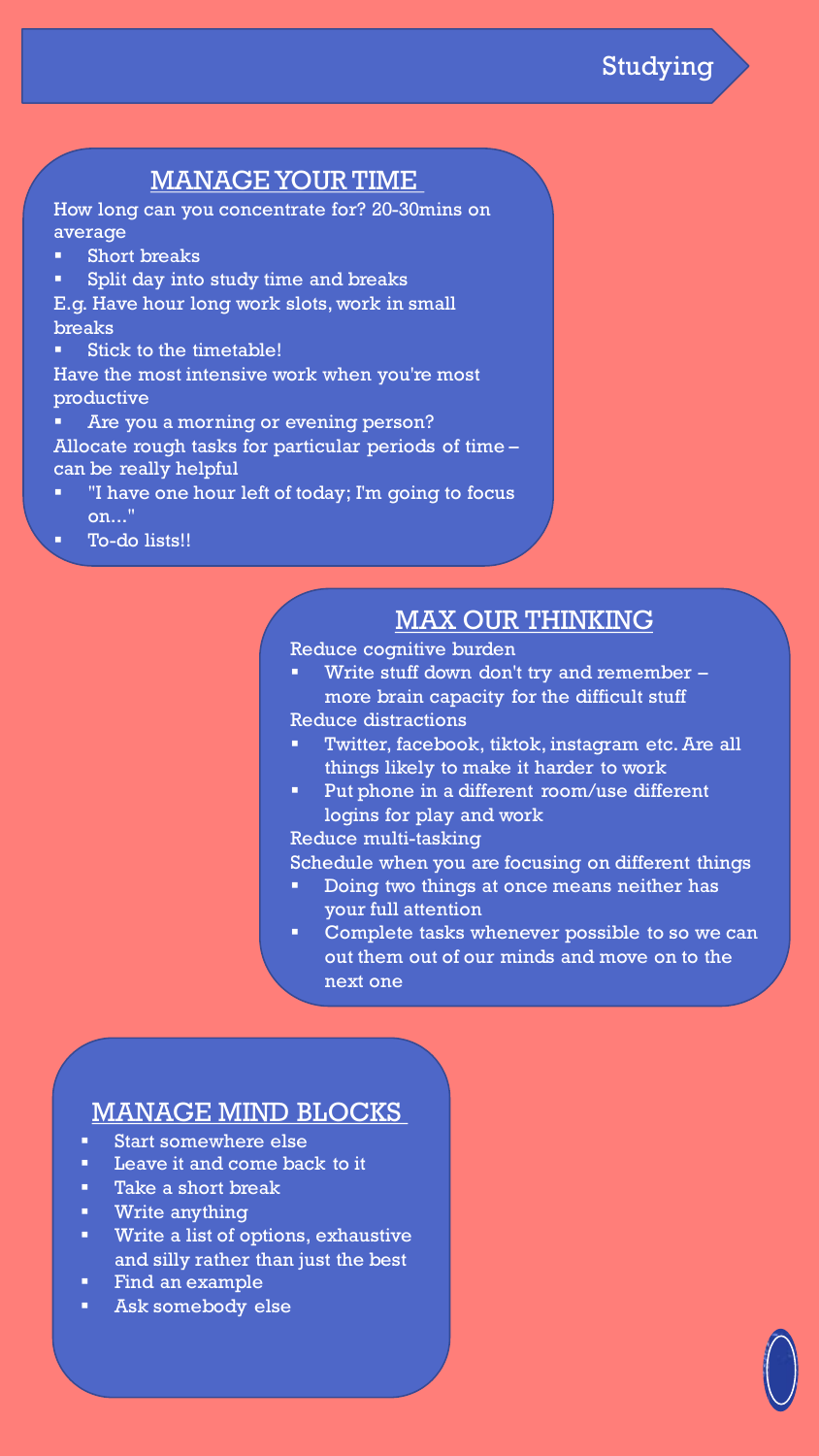#### Reduce Uncertainty

We don't know what will be asked – concentrate on what we do know

- Where it is, what time etc. Reduce uncertainty by planning around what we do know
- Means you will enter your exam calmly, organised and in a better position to answer the questions
- Have breakfast/lunch pack everything beforehand
- Plan how you will spend the day if it's an afternoon exam

All of this will reduce unknowns which will lower levels of fear and give you the best chance of keeping the rational brain online. It's easy stuff to do as well.



https://vimeo.com/219870603

#### Calming the reptilian brain once the rational brain has gone!

- We need to calm the reptilian brain and give the rational brain space...
- REMEMBER: the reptilian part brain is activated when we get stressed/worry and wants to get rid of the threat quickly (avoidance comfort behaviours etc.) by calming this part of our brain we can reduce the avoiding behaviours and allow rational to take over
- Attentional focus & Physiology

#### Plan for immediately after the exam

- Don't spent the rest of the day on post-mortem (don't be analysing how the exam went!!) - it will mess things up for the next one/spoil the fun of finishing
- Make a plan of what you'll do, if you'll go off on your own of spend time with others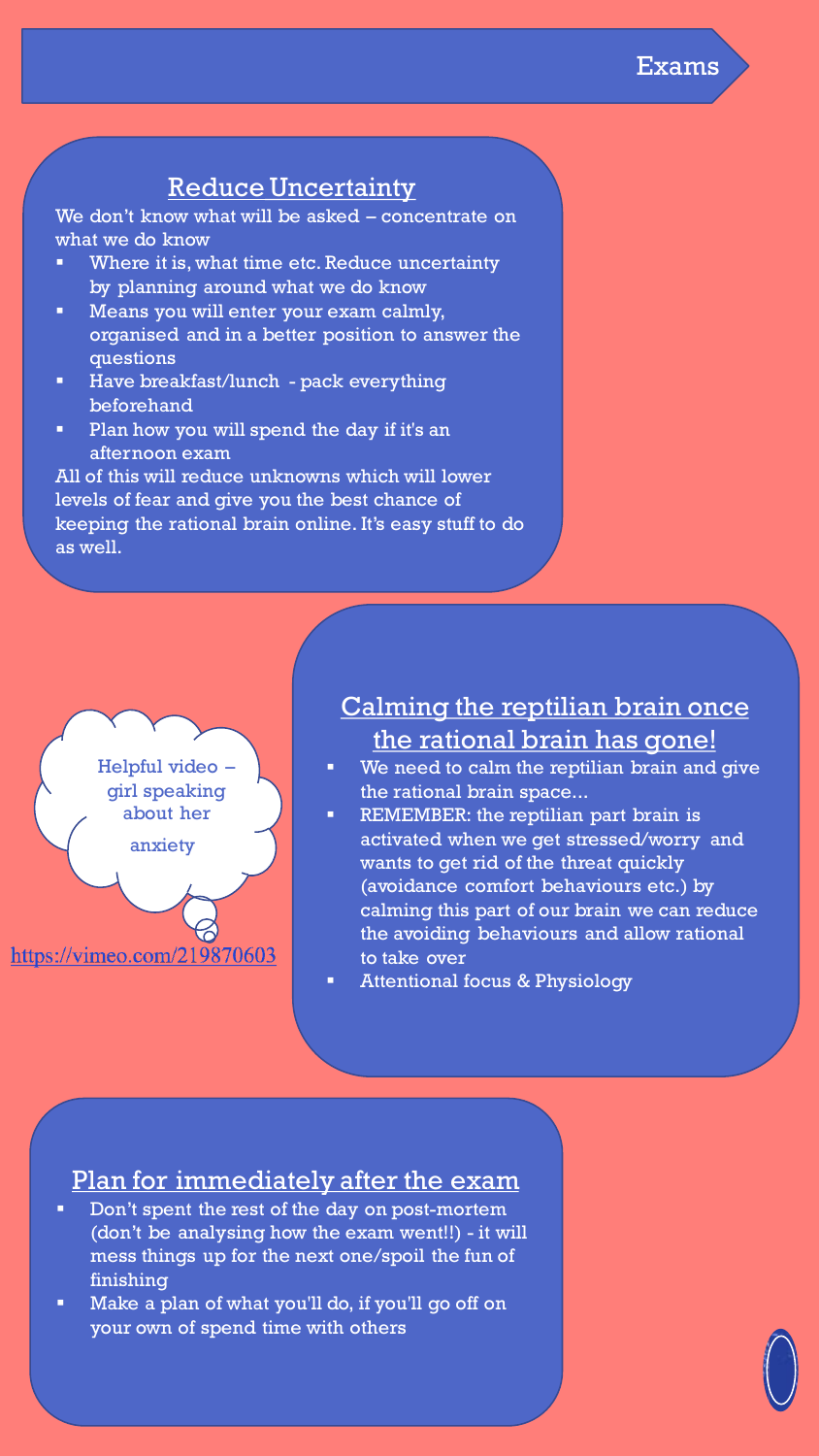## BARRIERS TO REVISION: WHAT GETS IN THE WAY?

| <b>BARRIERS</b>                      | <b>SOLUTIONS</b>                                                                                                         |
|--------------------------------------|--------------------------------------------------------------------------------------------------------------------------|
|                                      | <b>Leaving it too late</b> Act NOW! Set a day and time to get started                                                    |
| <b>Hate revising</b>                 | Try different strategies & materials, make it<br>fun, revise with friends, try a quiz with<br>family/friends testing you |
|                                      | <b>Poor organization Study timetables/lists, prioritise</b>                                                              |
| notes                                | <b>Confusing revision Use BBC Bitesize/revision books/speak to</b><br>teacher                                            |
| <b>Nowhere to revise</b>             | Find a small area that can be used as a<br>small study space/local library                                               |
| <b>Not enough time</b>               | Make time – plan time in your week,<br>prioritise                                                                        |
|                                      | Other things to do How important is this? What's in it for you?                                                          |
| Think you<br>can't do it             | Reflect on positives/your strengths/past<br>achievements                                                                 |
| <b>Cramming/too</b><br>much revision | Start early/use effective planning                                                                                       |
| revise                               | <b>Not knowing how to Try out different methods taught at</b><br>school/find one that suits you                          |

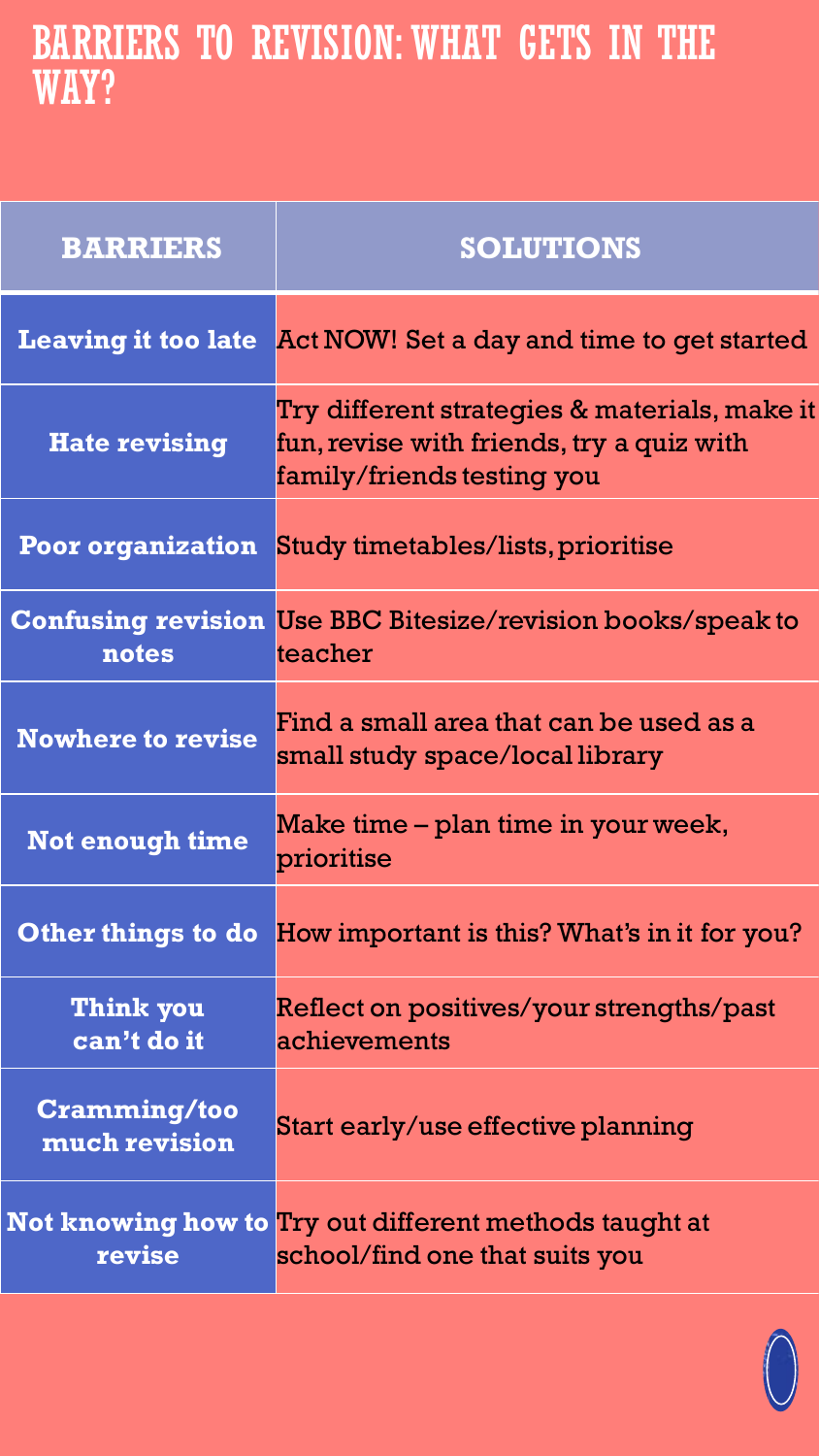# **XAMPLE TIMETABLE** EXAMPLE TIMETABLE

▪

| 8.00pm-<br>9.00 <sub>pm</sub> | Homework/<br>revision | Homework/re  | vision | Homework/re<br>vision | re<br>Homework/<br>vision | Homework/re<br>vision | 5.00pm-<br>6.00pm      | Revision                             |
|-------------------------------|-----------------------|--------------|--------|-----------------------|---------------------------|-----------------------|------------------------|--------------------------------------|
| 7.45pm -<br>8.00pm            | Social media          | Social media |        | Social media          | Social media              | Social media          | 3.00pm-<br>5.00pm      | sport/gaming<br>Watching/<br>playing |
| 6.45pm -<br>7.45pm            | Homework              | Homework     |        | Homework              | Homework                  | Homework              | 1.00pm-<br>3.00pm      | Revision                             |
| 6.00pm -<br>6.45pm            | Dinner                | Dinner       |        | Dinner                | Dinner                    | Dinner                | 11.00am -<br>1.00pm    | See friends/<br>lunch                |
| 4.00pm-<br>6.00pm             | Drama club            | Revision     |        | Netball               | Revision                  | Chill out!            | 10.00am-<br>11.00am    | Hour of power<br>revision            |
| 8.00 am -<br>4.00pm           | <b>School times</b>   | School times |        | <b>School times</b>   | School times              | <b>School times</b>   | $9.00$ am -<br>10.00am | shower etc.<br>Breakfast/            |
| <b>TIMIES</b>                 | <b>MONDAY</b>         | TUESDAY      |        | WEDNESDAY             | THURSDAY                  | FRIDAY                | TIMES                  | SATURDAY                             |

- It's important to pencil from revision will help t's important to pencil from revision will help<br>you to feel energised sports and enjoyable sports and enjoyable throughout the week active and for you to active and for you to have fun<br>Spending time away Spending time away hroughout the week activities have been activities have been to keep your body to keep your body factored into this<br>revision timetable Here you can see revision timetable Here you can see factored into this n some time in some time
- and refreshed<br>As well as being good<br>for your physical<br>health, exercise is also health, exercise is also As well as being good you to feel energised increase productivity increase productivity known to brighten known to brighten your mood, lower your mood, lower for your physical stress levels and stress levels and

levels

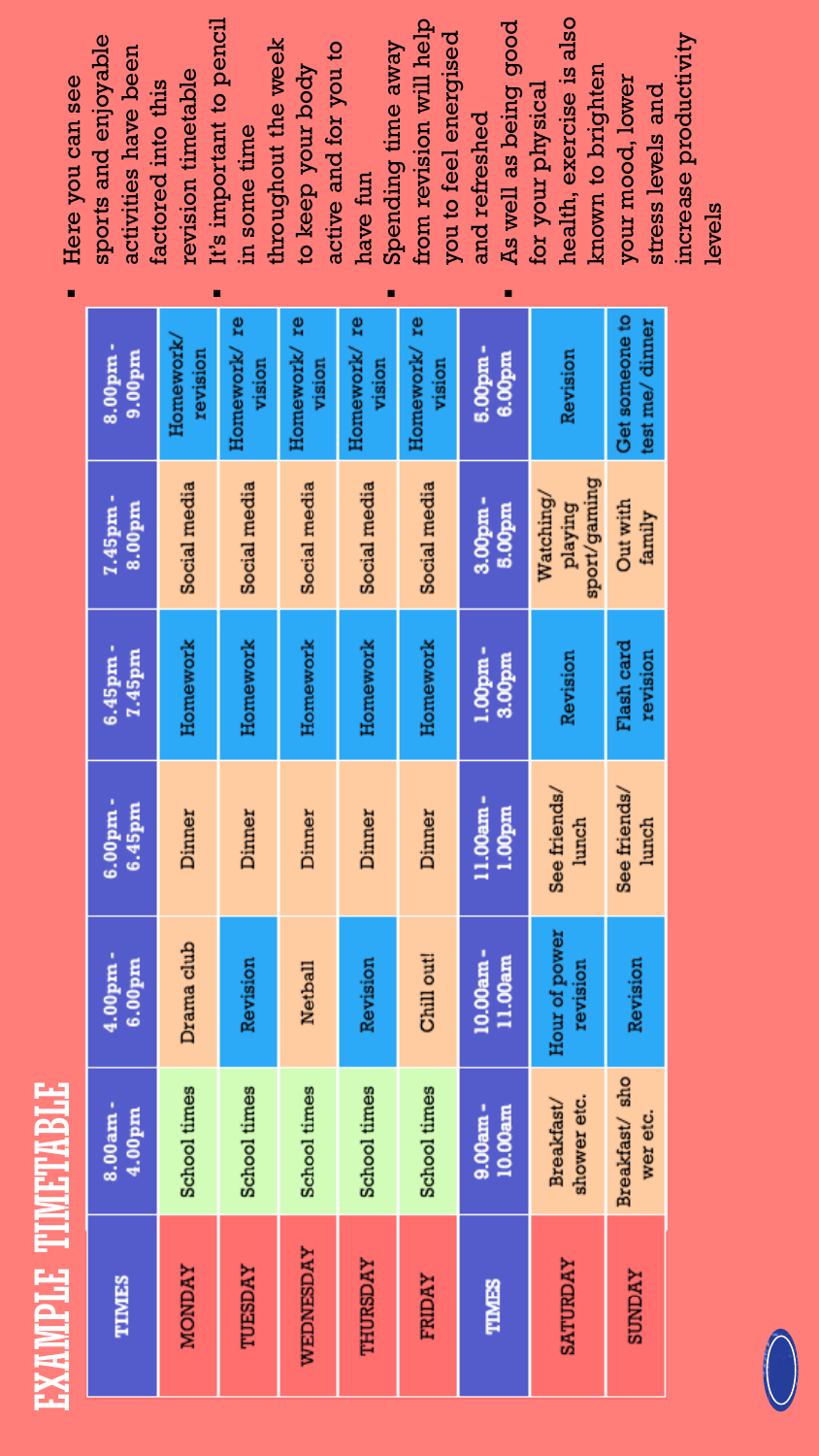| <b>TIMES</b>    | 8.00am-<br>4.00pm  | 4.00pm -<br>6.00pm  | 6.00 <sub>pm</sub><br>6.45pm | 6.45pm -<br>7.45pm | 7.45pm-<br>8.00pm | 8.00pm -<br>9.00pm |
|-----------------|--------------------|---------------------|------------------------------|--------------------|-------------------|--------------------|
| <b>MONDAY</b>   |                    |                     |                              |                    |                   |                    |
| TUESDAY         |                    |                     |                              |                    |                   |                    |
| WEDNESDAY       |                    |                     |                              |                    |                   |                    |
| THURSDAY        |                    |                     |                              |                    |                   |                    |
| FRIDAY          |                    |                     |                              |                    |                   |                    |
| <b>TIMES</b>    | 10.00am<br>9.00am- | 10.00am-<br>11.00am | 11.00am-<br>1.00pm           | 1.00pm-<br>3.00pm  | 3.00pm-<br>5.00pm | 5.00pm -<br>6.00pm |
| <b>SATURDAY</b> |                    |                     |                              |                    |                   |                    |
| <b>SUNDAY</b>   |                    |                     |                              |                    |                   |                    |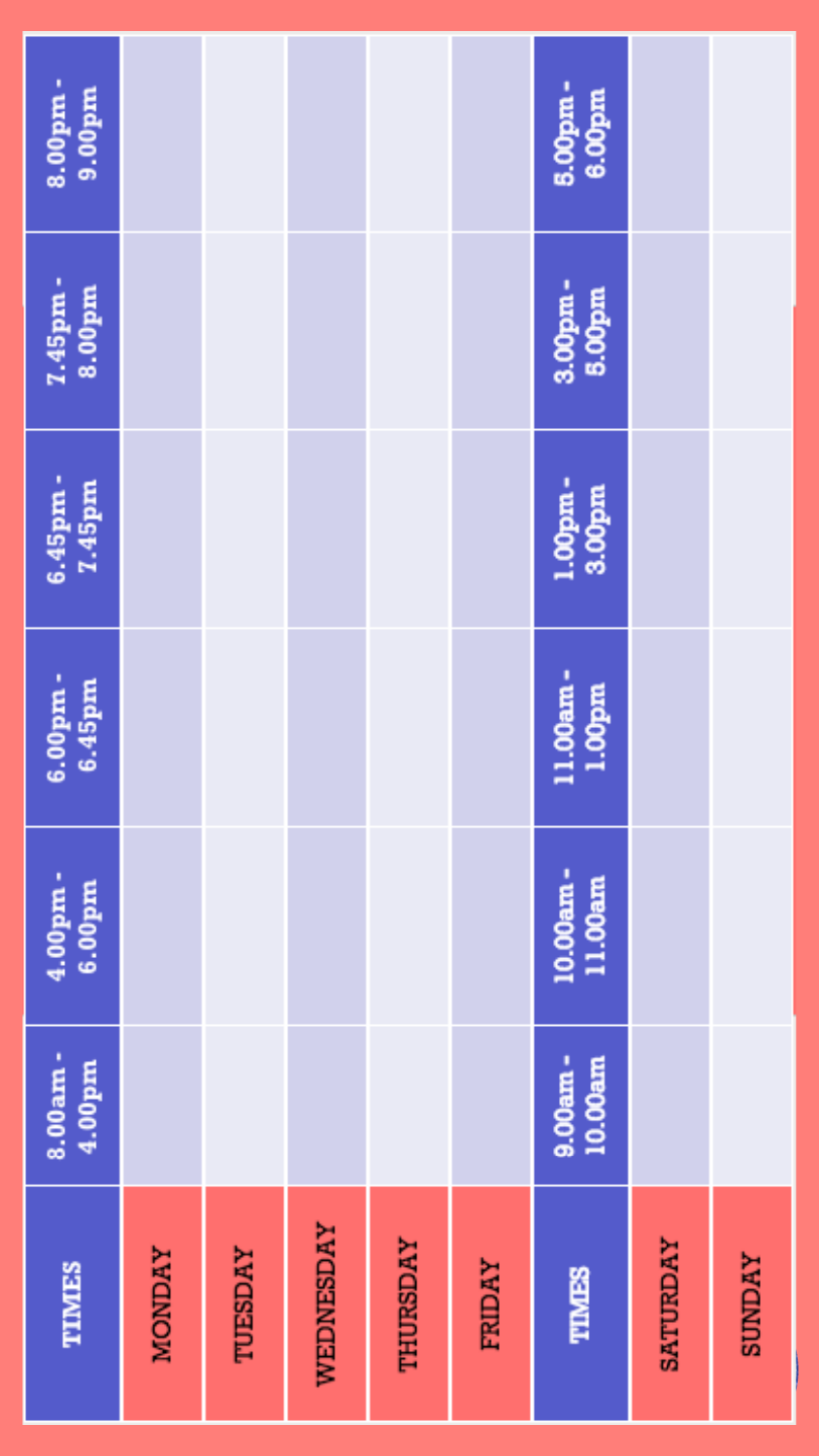## THE BACK-UP TEAM

#### Who is in your back-up team?

What sort of support can they offer? Emotional? Practical? Talking? A hug? Learning? Make you laugh/fun?

The back-up team works better if the people who are in it, know they are in it.

How could you let them know they are part of yours?

ME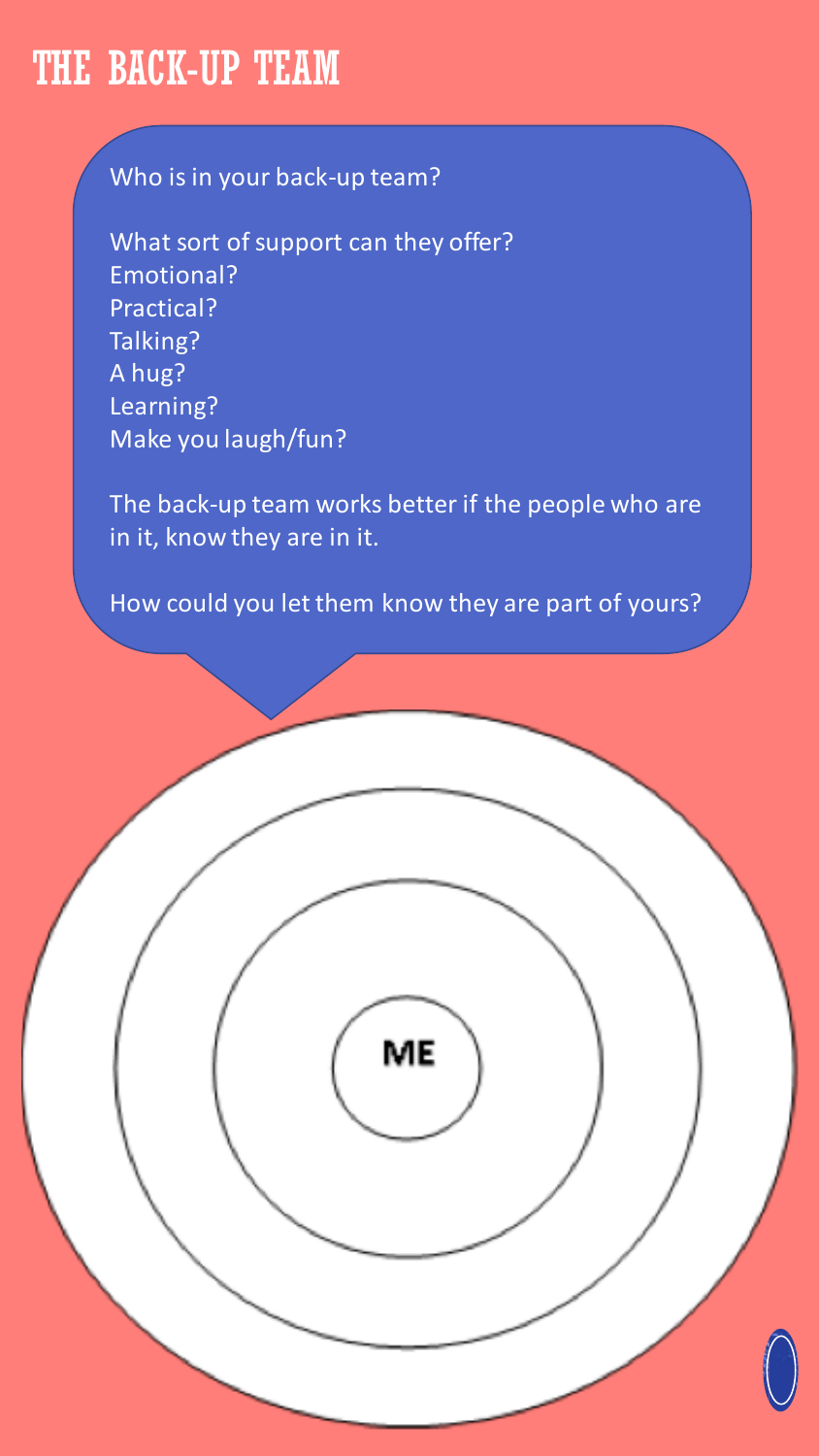# SOME SELF-SOOTHING IDEAS!

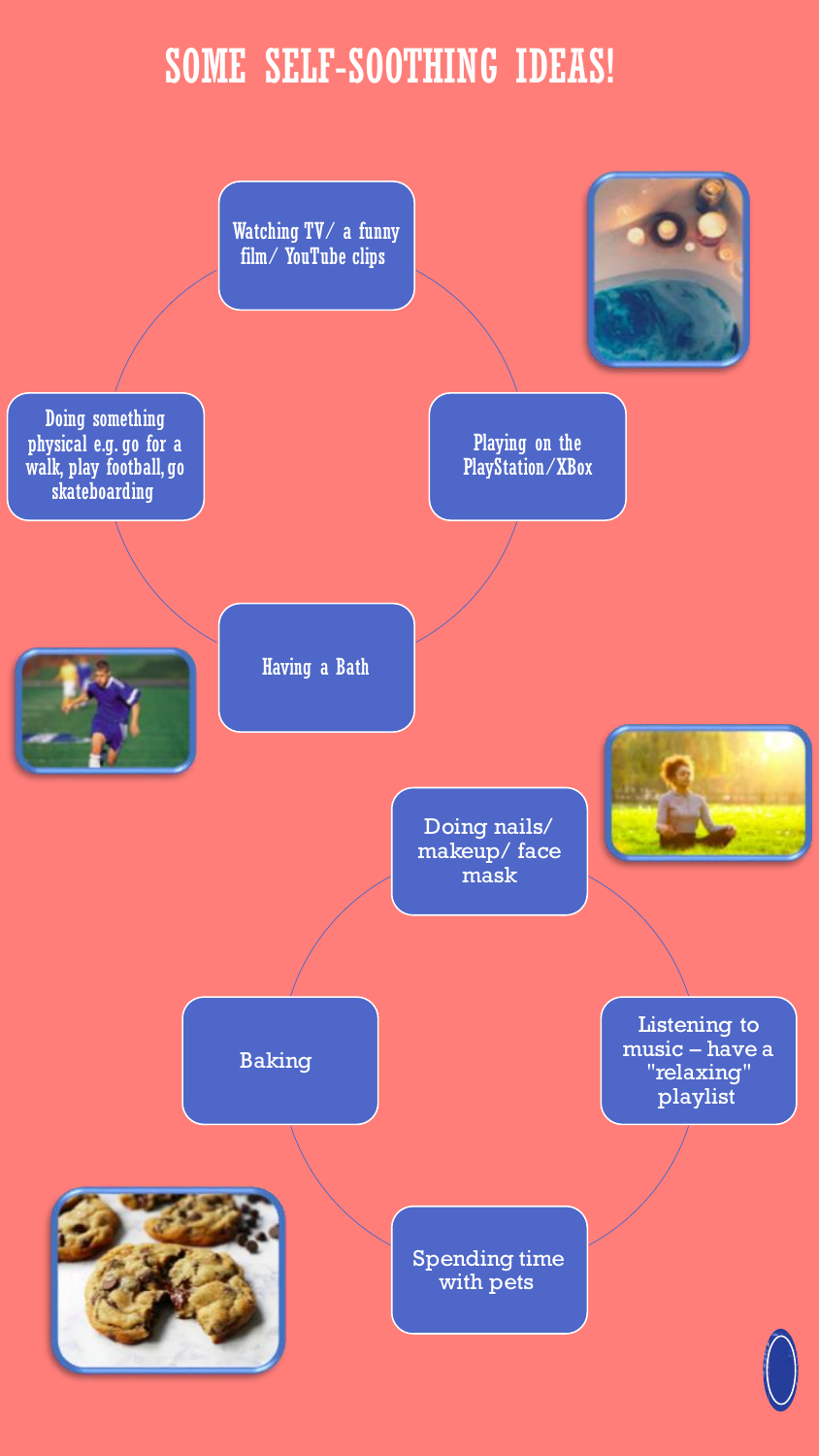# SLEEP



- No screens at least an hour before bed & leave your phone out of reach
- Go to bed when you feel tired
- **Do something relaxing and unrelated to work in** the half hour before you go to bed
- **Try and stick to the same wake up time each** day
- **I** Make sure you have had enough exercise and fresh air during the day
- Try some mindfulness/relaxation exercises if you can't fall asleep
- You should aim to be getting 8-10 hours sleep every night